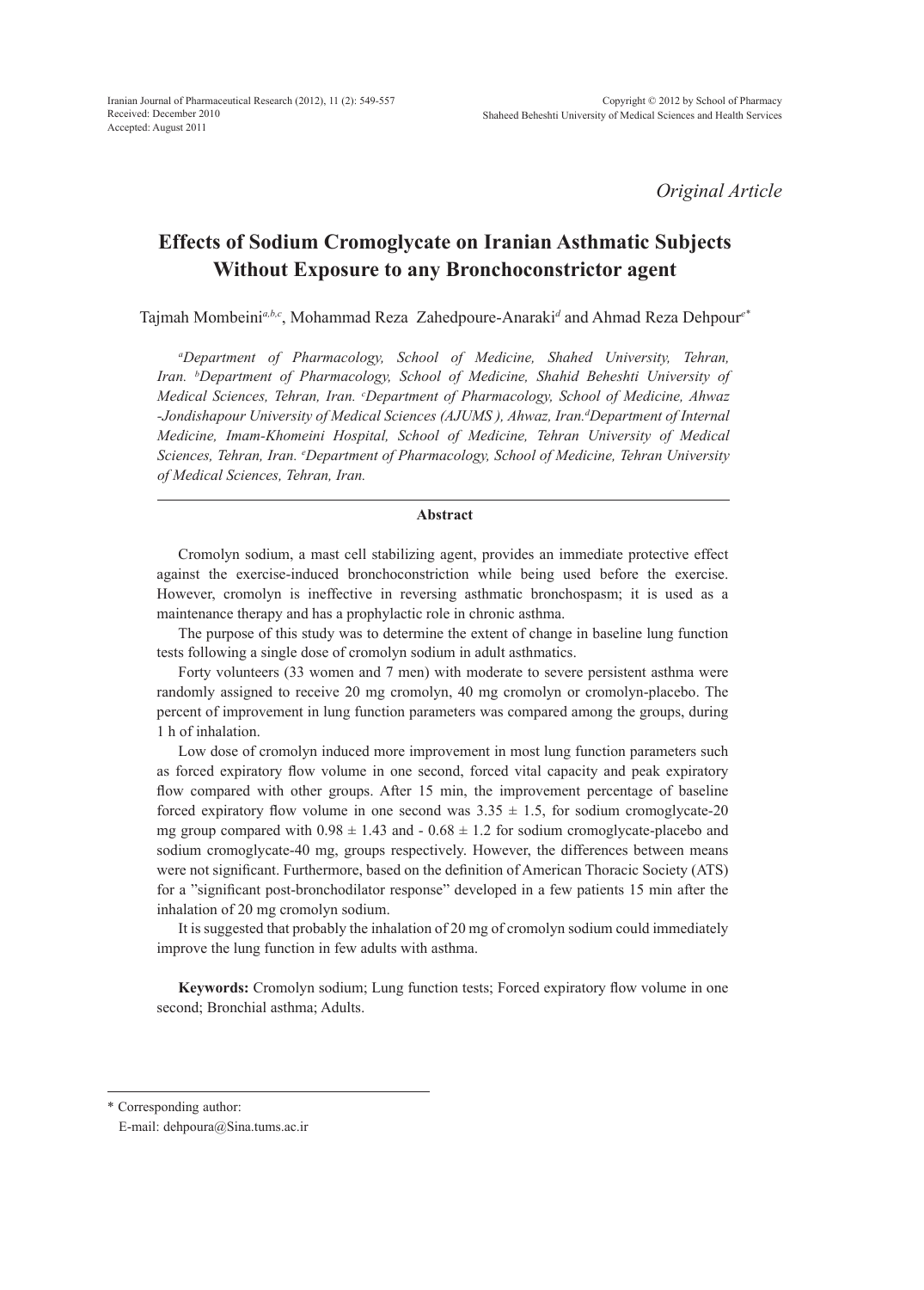### **Introduction**

Asthma is a common worldwide problem, with an estimated 300 million affected individuals. Asthma is a chronic inflammatory disorder of airways in which many cells and cellular elements play a role. To treat asthma, medications can be classified as the relievers or controllers. Relievers are medications used on an as-needed basis that act quickly to reverse the bronchoconstriction and relieve its symptoms. Controllers are medications taken daily on a long-term basis to keep asthma under clinical control chiefly through their anti-inflammatory effects (1). Sodium cromoglycate (SCG) and inhaled corticosteroids have become established as the effective controller medications and maintenance treatments for children and adults with asthma (2-6). Cromolyn has been reported to have a variety of activities that may relate to its therapeutic effect in asthma such as its effects on some cell types (especially mast cell and other leukocytes) and chemical mediators involved in chronic airway inflammation (7). Previously, SCG was used for the treatment of mild-to-moderate asthma, however, recently it has been reported that cromolyn alone or in combination with beta agonist salbutamol leads a good control of asthma in both children and adults with severe refractory and oral steroiddependent asthma (8-11).

Sodium cromoglycate is also an effective drug for preventing exercise-induced asthma and asthma induced by other inhalational challenges such as mannitol (12-15). A single dose of drug can immediately prevent falling in forced expiratory flow volume in one second (FEV1) following the exercise in exerciseinduced asthma. So, this question would come up whether it may also have any effect on baseline lung function in chronic asthma.

Previously, it was showed that cromolyn has no effect on the baseline FEV1 up to 30 min after the inhalation, before challenge by exercise or water in asthmatic subjects (16, 17). Although other lung function parameters are also important, such as forced vital capacity (FVC) and peak expiratory flow (PEF), however immediate effects of cromolyn on these parameters have not been evaluated in

asthmatic subjects, previously (18). Also, the effect of pretreatment or treatment with cromolyn has not been evaluated in Iranian asthmatic subjects, previously.

So, the purpose of the present work is to determine the effect of a single dose of inhaled sodium cromoglycate on lung function variables in adults, with moderate to severe persistent asthma, during 1 h of inhalation.

### **Experimental**

### *Patients*

Among patients with chronic asthma who referred to the Internal Medicine Department of Imam-Khomeini Hospital, forty volunteers with a documented diagnosis of bronchial asthma and reversible airflow obstruction with a FEV1 < 80% of predicted value, were entered to the study. According to the Global Initiative for Asthma (GINA) guidelines, the severity of their disease was classified as moderate persistent or severe persistent asthma, step 3 or 4, respectively (1). Volunteers included 33 women and 7 men with the age range of 27-67 years (mean  $\pm$  SEM,  $41 \pm 1.69$ ) whose characteristics are presented in Table 1. All were non-smoker, free of upper or lower respiratory tract infections within 1 month of study, according to the medical history. All volunteers were in a stable condition with respect to their asthma control, before the study. Beta-2 adrenoceptor agonists were withheld for 6 h before the study, methylxanthines and SCG were withheld for 24 h, and aerosol steroids were withheld on the morning of the study day (19). The research followed the tenets of the Declaration of Helsinki promulgated in 1964 and was approved by the Ethic Committee of Medical School and a written consent was obtained from each patient after that the explanation of the study was given.

# *Study protocol*

The subjects attended the laboratory on two days: the  $1<sup>st</sup>$  day and 2 days later. In the first day, the subjects were instructed on how to perform lung function test (Pulmonary product, Fukuda Sangio, Model: FUDAC-50-3 Tokyo, Japan) and the technique of using drug through the spinhaler (Spinhaler, Turbo-Inhaler, Turbo-Inhalateur,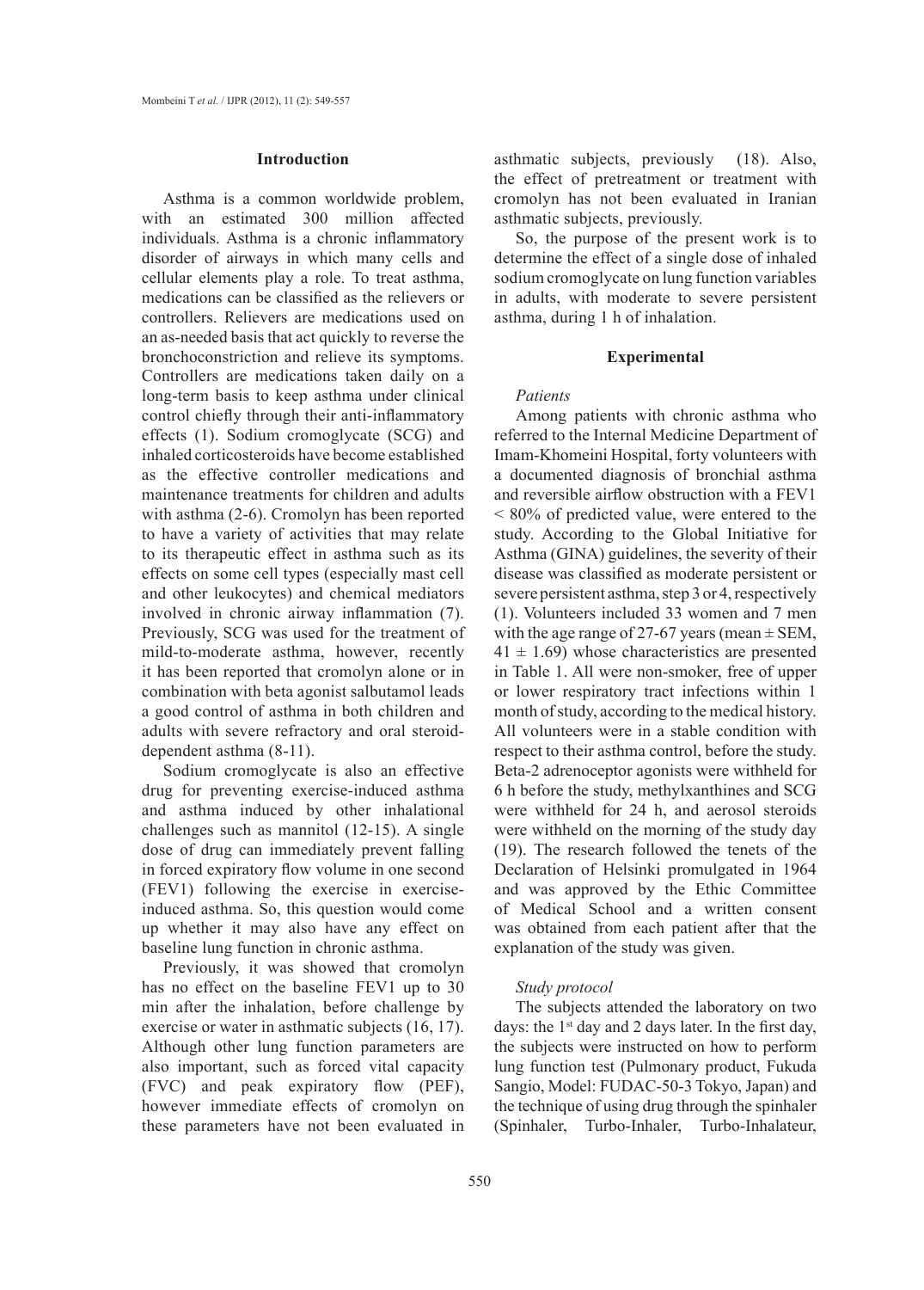| A: Sodium cromoglycate-placebo group (SCG-P) |                           |            |             |             |              |                            |
|----------------------------------------------|---------------------------|------------|-------------|-------------|--------------|----------------------------|
| Patient No.                                  | Gender                    | Age (y)    | Height (cm) | Weight (kg) | % pred. FEV1 | <b>Current medications</b> |
| 1                                            | $\boldsymbol{\mathrm{F}}$ | 50         | 154         | 64          | 66.47        | $\mathbf S$                |
| $\sqrt{2}$                                   | $\mathbf F$               | 41         | 147         | 68          | 70.45        | $\mathbf S$                |
| $\mathfrak z$                                | $\mathbf M$               | 45         | 170         | 68.7        | 65.81        | S, A                       |
| $\overline{4}$                               | $\rm F$                   | 40         | 160         | 69          | 44.89        | $\mathbf S$                |
| 5                                            | $\mathbf F$               | 35         | 161         | 75.5        | 77.49        | S                          |
| 6                                            | $\boldsymbol{\mathrm{F}}$ | 30         | 166         | 64.8        | 70.37        | S                          |
| $\tau$                                       | $\rm F$                   | $28\,$     | 160         | 82.7        | 42.18        | $\mathbf S$                |
| 8                                            | $\rm F$                   | 32         | 149         | 57          | 56.86        | S, A                       |
| 9                                            | $\rm F$                   | 28         | 152         | 61.5        | 62.23        | S, A, P                    |
| 10                                           | $\mathbf M$               | 34         | 173         | 93          | 72.73        | $\mathbf S$                |
| 11                                           | $\rm F$                   | 65         | 148         | 68          | 76.38        | S, P, B, A                 |
| $12\,$                                       | $\rm F$                   | 57         | 149         | 68          | 48.76        | S, C, T                    |
| 13                                           | $\rm F$                   | $28\,$     | 150         | 64.5        | 47.62        | S, A                       |
| 14                                           | $\mathbf F$               | 57         | 157         | 81          | 49.04        | S, P                       |
| Mean (SEM)                                   |                           | 40.7(12.3) | 156.9(8.5)  | 70.4(9.6)   | 60.8(12.3)   |                            |

# **Table 1.** Demographic characteristics of patients (A, B, C).

| B: Sodium cromoglycate 20-group (SCG-20) |             |           |             |             |              |                            |
|------------------------------------------|-------------|-----------|-------------|-------------|--------------|----------------------------|
| Patient No.                              | Gender      | Age(y)    | Height (cm) | Weight (kg) | % pred. FEV1 | <b>Current medications</b> |
| 1                                        | $\rm F$     | $28\,$    | 150         | 64.5        | 47.62        | S, A                       |
| $\mathbf{2}$                             | M           | 29        | 172         | 78          | 71.67        | S                          |
| 3                                        | $\mathbf M$ | 34        | 180         | 85.6        | 75.59        | $\mathbf S$                |
| $\overline{4}$                           | M           | 43        | 174         | 84.3        | 56.68        | S                          |
| 5                                        | $\rm F$     | 35        | 158         | 63.8        | 47.11        | $\mathbf S$                |
| 6                                        | M           | 35        | 166         | 78          | 37.74        | S, A                       |
| 7                                        | M           | 48        | 175         | 65.4        | 35.99        | S, A, P, C                 |
| 8                                        | $\mathbf F$ | 45        | 153         | 63.2        | 52.52        | $\mathbf S$                |
| 9                                        | $\rm F$     | 50        | 158         | $62\,$      | 61.05        | S, A, P                    |
| $10\,$                                   | $\mathbf F$ | 35        | 152         | 73          | 73.93        | S                          |
| 11                                       | $\mathbf F$ | 58        | 155         | 57          | 59.44        | S                          |
| 12                                       | $\mathbf F$ | 50        | 158         | 76          | 61.4         | S                          |
| 13                                       | $\mathbf F$ | 57        | 157         | 81          | 49.04        | S, P                       |
| 14                                       | $\mathbf F$ | 38        | 168         | 75          | 46.56        | S, T, D                    |
| Mean(SEM)                                |             | 41.8(9.8) | 162.6(9.7)  | 71.9(9.1)   | 55.5 (12.5)  |                            |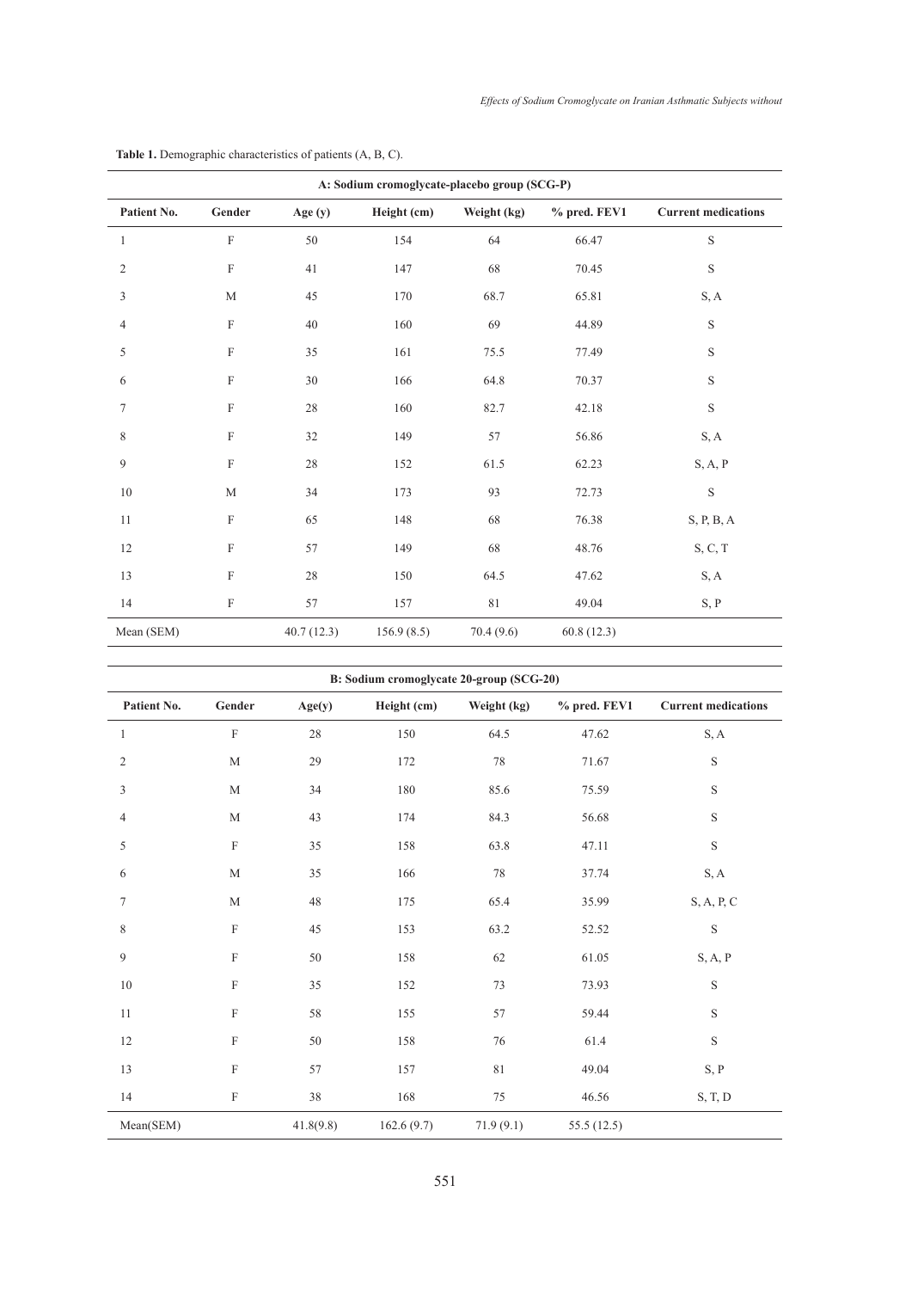| C: Sodium cromoglycate 40-group (SCG-40) |                           |            |             |             |              |                            |
|------------------------------------------|---------------------------|------------|-------------|-------------|--------------|----------------------------|
| Patient No.                              | Gender                    | Age(y)     | Height (cm) | Weight (kg) | % pred. FEV1 | <b>Current medications</b> |
| $\mathbf{1}$                             | $\mathbf F$               | 27         | 166         | 72          | 67.36        | S, A                       |
| $\overline{2}$                           | F                         | 34         | 154         | $82\,$      | 59.87        | S, P, C, T                 |
| 3                                        | $\overline{F}$            | 45         | 164         | 78.5        | 68.4         | $\mathbf S$                |
| $\overline{4}$                           | $\boldsymbol{\mathrm{F}}$ | $32\,$     | 151         | 56.4        | 67.75        | S, P, T                    |
| 5                                        | $\rm F$                   | 47         | 159.5       | 78          | 69.97        | S, C                       |
| 6                                        | $\boldsymbol{\mathrm{F}}$ | 40         | 168         | 85.5        | 75.91        | $\mathbf S$                |
| $\overline{7}$                           | $\overline{F}$            | 36         | 152         | 72.2        | 52.67        | $\mathbf S$                |
| 8                                        | $\overline{F}$            | 34         | 152         | 60.7        | 71.24        | $\mathbf S$                |
| 9                                        | F                         | 34         | 165         | 81          | 63.26        | S, A, P                    |
| $10\,$                                   | F                         | 41         | 157         | 61.5        | 71.34        | S                          |
| 11                                       | $\boldsymbol{\mathrm{F}}$ | 67         | 164         | 70          | 64.12        | $\mathbf S$                |
| 12                                       | $\rm F$                   | 48         | 159.5       | 75          | 79           | S, T                       |
| Mean (SEM)                               |                           | 40.4(10.1) | 159.3(5.8)  | 72.7(8.8)   | 67.6(6.7)    |                            |

| Table 1. (continued) |
|----------------------|
|                      |

A: Aminophylline, B: Beclomethasone inhaler, C:Cromolyn sodium, D:Dexamethasone, P: Prednisolone, S: Salbutamol inhaler T: Theophylline

Fisons Pharmaceuticals, Loughbrough, UK). In the second day, on arrival at the laboratory, the subjects rested for 15 min and then performed three lung function maneuvers; the best value was taken. Thereafter, patients were entered randomly to each study group; sodium cromoglycate-20 mg (SCG-20 group) (Intal®*,* Fisons Pharmaceuticals, Loughbrough, UK), sodium cromoglycate-40 mg (SCG-40 group) or cromolyn-placebo (SCG-P group, which patients inhaled an emptied and cleaned capsule of SCG). Two dosages of drug are used to determine if cromolyn has a dose-dependent effect in this setting. Patients must inhaled deep breaths of drug powder or placebo through a spinhaler, from residual volume (RV) to total lung capacity (TLC), with breath-holding for 10 sec (20). Then, lung function tests were repeated at 15, 30 and 60 min after the treatment.

# *Data analysis*

Data were expressed as mean  $\pm$  SEM. The effect of treatments on lung function variables including  $FEV_1$ , FVC, PEF and maximal expiratory flow were studied when 75%, 50% and 25% of the forced vital capacity (MEF<sub>75%</sub>,  $MEF<sub>50%</sub>$  and  $MEF<sub>25%</sub>$  respectively) remained in the lung.

Changes from baseline values were calculated through the following formula:

 $%$  Improvement = (Predicted Value at That Time - Baseline Value)  $\times$  100 / Baseline Value

The normality of distribution was assessed using Kolmogorov-Smirnov test. Then, in case of normal distribution, the mean of the baseline values of lung function were compared through ANOVA and the means of improvement were compared through repeated measure ANOVA, between the SCG-P, SCG-20 and SCG-40 groups. A p-value of less than 0.05 was considered as statistically significant.

# **Results and Discussion**

According to the information obtained by history, most patients did not use antiasthma drugs regularly, and approximately their asthma has not been controlled appropriately (Table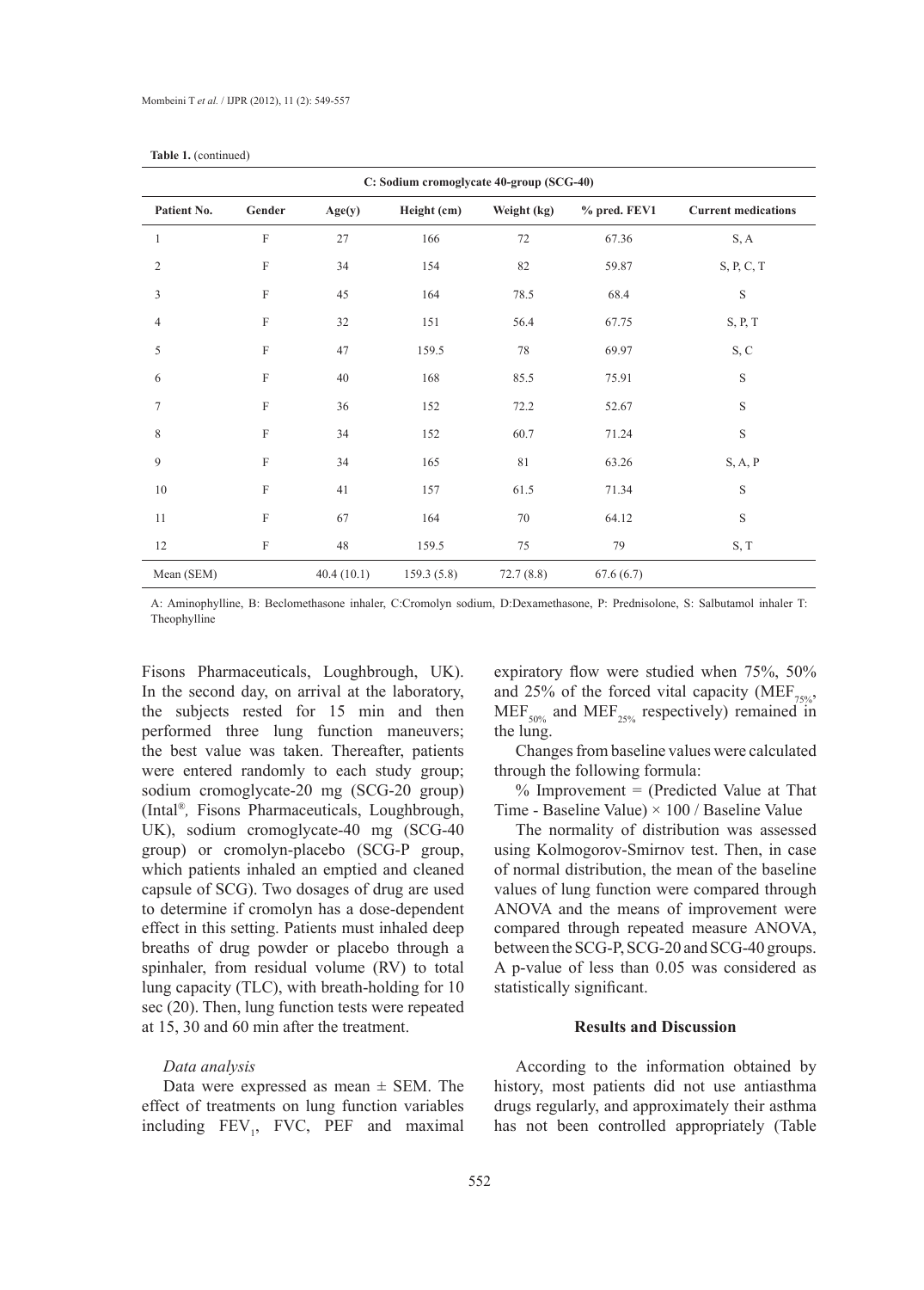| Parameter     | <b>Time</b>      | Placebo (SCG-P)  | Cromolyn 20 mg (SCG-20) | Cromolyn 40 mg (SCG-40) |             |
|---------------|------------------|------------------|-------------------------|-------------------------|-------------|
|               |                  | $(n = 14)$       | $(n = 14)$              | $(n = 12)$              | p-value     |
|               | Baseline         | $60.07 \pm 3.29$ | $57.33 \pm 3.54$        | $67.49 \pm 2.04$        | <b>NS</b>   |
| FEV1          | $15 \text{ min}$ | $60.56 \pm 3.29$ | $58.85 \pm 3.22$        | $66.97 \pm 1.99$        | <b>NS</b>   |
|               | 30 min           | $60.46 \pm 3.27$ | $58.41 \pm 2.90$        | $67.29 \pm 2.00$        | <b>NS</b>   |
|               | $60 \text{ min}$ | $62.06 \pm 3.17$ | $59.49 \pm 3.40$        | $67.97 \pm 2.04$        | <b>NS</b>   |
|               | Baseline         | $71.17 \pm 3.30$ | $70.17 \pm 3.23$        | $73.45 \pm 7.40$        | <b>NS</b>   |
| <b>FVC</b>    | $15 \text{ min}$ | $71.71 \pm 3.37$ | $71.30 \pm 3.23$        | $73.75 \pm 2.52$        | <b>NS</b>   |
|               | $30 \text{ min}$ | $71.94 \pm 3.24$ | $71.22 \pm 2.63$        | $73.02 \pm 2.72$        | <b>NS</b>   |
|               | $60$ min         | $72.77 \pm 3.76$ | $72.53 \pm 2.85$        | $74.33 \pm 2.61$        | <b>NS</b>   |
|               | Baseline         | $59.19 \pm 4.91$ | $56.02 \pm 4.62$        | $64.79 \pm 2.71$        | NS          |
| <b>PEF</b>    | $15 \text{ min}$ | $57.85\pm4.68$   | $58.93 \pm 4.48$        | $65.10 \pm 3.60$        | <b>NS</b>   |
|               | 30 min           | $58.66 \pm 5.68$ | $58.74 \pm 4.51$        | $65.50 \pm 3.40$        | <b>NS</b>   |
|               | $60$ min         | $58.56 \pm 5.23$ | $60.69 \pm 4.76$        | $65.20 \pm 3.13$        | <b>NS</b>   |
| <b>MEF75%</b> | Baseline         | $41.52 \pm 5.45$ | $38.86 \pm 4.41$        | $54.37 \pm 3.21*$       | $\mathbf S$ |
|               | $15 \text{ min}$ | $41.87 \pm 4.56$ | $39.73 \pm 4.47$        | $52.93 \pm 3.38$        |             |
|               | 30 min           | $42.81 \pm 3.88$ | $38.69 \pm 3.94$        | $52.59 \pm 3.55$        |             |
|               | $60 \text{ min}$ | $44.31 \pm 3.80$ | $38.37 \pm 4.17$        | $53.91 \pm 3.49$        |             |
| <b>MEF50%</b> | Baseline         | $34.87 \pm 4.89$ | $29.96 \pm 3.75$        | $45.62 \pm 3.25*$       | S           |
|               | $15 \text{ min}$ | $33.73 \pm 3.79$ | $31.67 \pm 3.68$        | $44.30 \pm 2.49$        |             |
|               | 30 min           | $32.78 \pm 2.82$ | $30.30 \pm 3.41$        | $44.97 \pm 2.58$        |             |
|               | $60$ min         | $36.64 \pm 3.18$ | $29.91 \pm 3.13$        | $45.68 \pm 2.63$        |             |
| <b>MEF25%</b> | Baseline         | $30.78 \pm 4.91$ | $24.76 \pm 2.64$        | $39.76 \pm 2.24*$       | S           |
|               | $15 \text{ min}$ | $29.79 \pm 4.63$ | $26.89 \pm 3.31$        | $39.80 \pm 2.69$        |             |
|               | 30 min           | $27.48 \pm 3.48$ | $26.25 \pm 2.76$        | $42.24 \pm 2.50$        |             |
|               | $60$ min         | $30.66 \pm 3.95$ | $25.22 \pm 2.56$        | $39.56 \pm 2.62$        |             |

**Table 2.** Means of percent of predicted value of lung function parameters before and after treatments in the adult asthmatics.

SCG-P: Sodium cromoglycate-placebo group, SCG-20: Sodium cromoglycate 20 mg group, SCG-40: Sodium cromoglycate 40 mg group, -: Weren't compared, NS: Non-significant, S: Significant, *\**p< 0.05 compared with related value in SCG-20.

1). Differences between the mean of baseline values of lung function parameters including the percentage predicted FEV<sub>1</sub>, FVC and PEF, were not statistically significant between the groups (Table 2). However, no treatment significantly changed related baseline values of lung function at 15, 30 or 60 min.

Patients in SCG-20 have had greater improvement in their PEF, FEV1 and FVC at 15 min, compared with those in other groups. Similar improvements also were observed for MEF50% and MEF25% at same time (SCG-20 vs. SCG-P). The positive effects of 20 mg The present work is the first study evaluating approach as extensive effect of  $\frac{1}{2}$ . FVC, and PEF, the effect of short course tractment (as a simple cromolyn continued for FEV1, FVC, and PEF, but didn't continue for the small caliber airways Similar improvements also were observed for bitter taste or developed cough that resolved in

MEF50% and MEF25%, at 30 min and 60 min. However, for all parameters the differences between means of change from baseline value of those tests were not statistically significant (Figure 1).

Patients were observed for an hour after the last test. No significant adverse effect or asthma attack was developed after the inhalation of drug vement in their PEF, FEV1 and FVC at or placebo. Some patients in cromolyn groups had complaints of headache, throat burning, a few minutes.

> The present work is the first study evaluating the effect of short course treatment (as a single dose) with cromolyn in Iranian asthmatics, which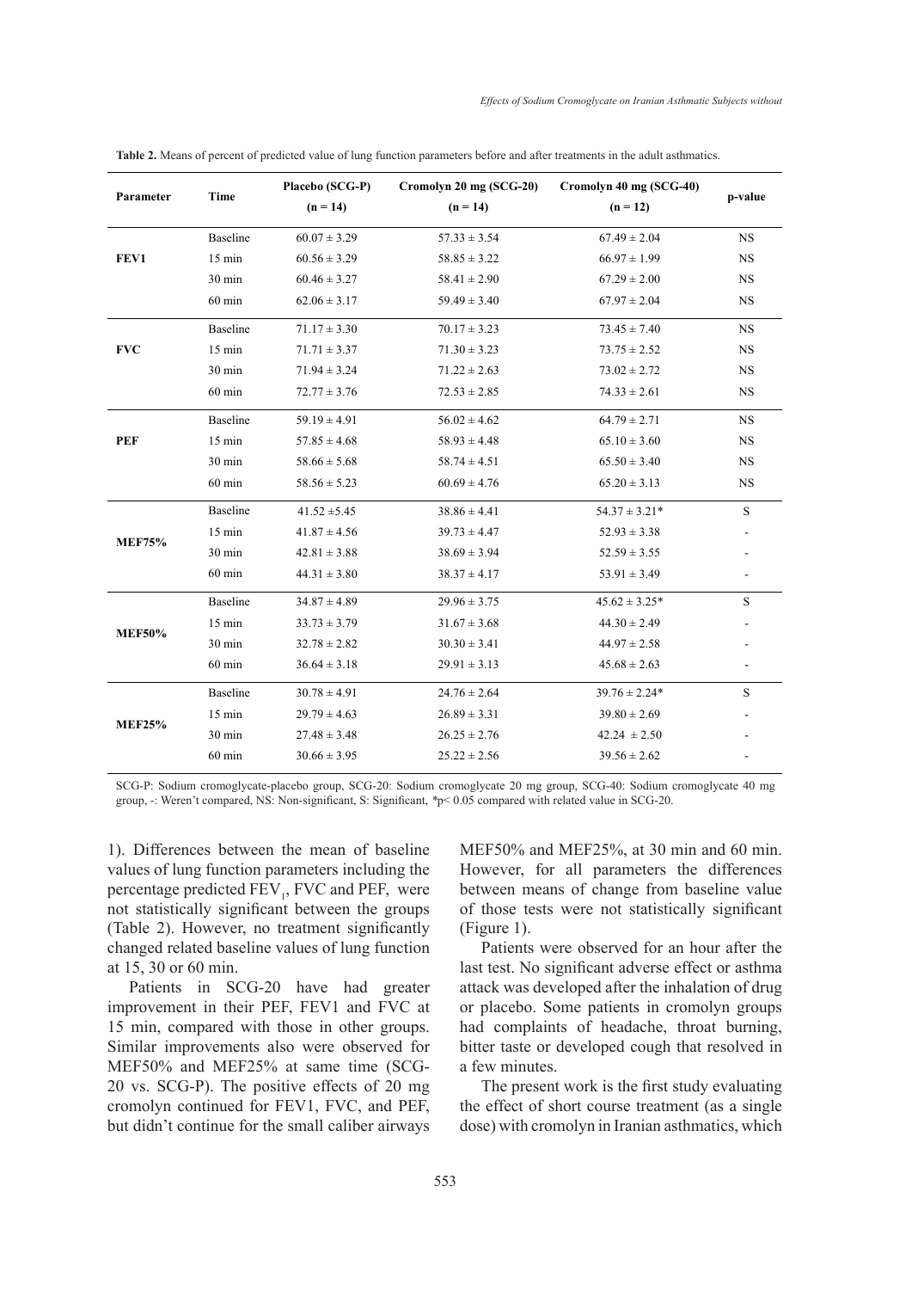weren't subjected to any known challenge. This study was a double-blind, randomized placebo controlled clinical trial. We found that asthmatic patients which inhaled 20 mg cromolyn sodium had more improvement in most of their lung function variables compared with those of asthmatics inhaled 40 mg cromolyn sodium or cromolyn-placebo. This improvement occurred for the  $FEV_1$ , FVC, PEF (during study), and for the small caliber airways MEF<sub>50%</sub> and MEF<sub>25%</sub> (Figure 1). This relatively better response occurred in conditions which patients in SCG-20 group have a relatively more severe asthma. This is evident by their relatively lower baseline  $FEV<sub>1</sub>$  compared to those of SCG-P and SCG-40 (57.3% *vs*. 60% and 67%, respectively, as indicated in Table 1). In contrast, the dosage of 40 mg of cromolyn has relatively negative effects on lung function. The latter may be due to the irritant effect of many powder particles of inhaled SCG at this high dosage on the inflamed airways. However, these changes weren't statistically significant. Findings of our work are supported via the previous studies (16, 21, 22). Tullett *et al.* studied the effects of 2, 10 and 20 mg of SCG delivered via aerosol on exerciseinduced asthma. The  $FEV<sub>1</sub>$  was recorded before the treatment, 30 min after the treatment before the exercise, and up to 30 min after the exercise. They reported that mean baseline values of  $FEV<sub>1</sub>$ , before and after the placebo or SCG did not differ significantly (21). In addition, in other investigation, the protective effects of inhaled SCG in increasing the concentration from 2 to 40 g/L were evaluated in exercise-induced asthma. The  $FEV<sub>1</sub>$  was recorded before and 20 min after the inhalation of saline (as control) and SCG, also up to 30 min after the exercise testing on 4 days. There was no significant difference between the mean baseline values of  $FEV<sub>1</sub>$  before and after the saline and SCG during the study (22). In other study which evaluated the protective effect of terbutaline sulfate and cromolyn sodium in exercise-induced asthma, it was reported that there was no significant change in  $FEV<sub>1</sub>$ , 10 min after cromolyn sodium or placebo (16). In these studies, the effect of cromolyn is studied up to 30 min of the inhalation, but in present work, the time course of the effect of cromolyn is studied for 60 min.

Individual group analysis (data are not shown) showed that unlike other groups, low dose of cromolyn induced a significant bronchodilation in two patients (13.5% of patients) 15 min after using the drug. At this time, the average improvement of  $FEV<sub>1</sub>$  from the baseline was 14.5%. At other time points, also two patients (13.5% of patients) in each of SCG-20 or SCG-P groups have such response. The averages of  $FEV<sub>1</sub>$  improvement percentage were 13 and 14.2, at 30 and 60 min respectively, in SCG-P group and 15.3 and 13.45 at 30 and 60 min respectively, in SCG-20 group. This finding is according to the criteria of American Thoracic Society (ATS) for a «significant response» in adults: 12% improvement from the baseline value and a 0.2 L increase in either  $FEV<sub>1</sub>$  or FVC (18, 23). Therefore, in the present study, significant bronchodilation developed in a few patients in both SCG-P and SCG-20 groups, but not in SCG-40 group. However, unlike the SCG-P, the «significant response» for SCG-20 developed 15 min sooner and was associated with similar improvement in related FVC values. Bronchodilation (bronchial responsiveness) is an integrated physiologic mechanism involving airway epithelium, nerve, mediators and bronchial smooth muscle (23). In asthmatic patients, bronchodilation may develop spontaneously or due to the drug (18). The development of a significant response to low dose of cromolyn in a few patients in our trial could be explained through some studies which showed that cromolyn can modulate the airway smooth muscle function *in-vitro* (24, 25). Kitamura *et al.* investigated the effect of SCG on the action of various bronchoactive agents in isolated guinea-pig tracheal strips. SCG attenuated the acetylcholine-induced contractile responses and shifted the dose-response curve of acetylcholine downward. They suggested that SCG might have a direct action on bronchial smooth muscle in addition to the inhibition of chemical mediators release from the mast cells (24).

# **Conclusions**

Sodium cromolyn and nedocromil are members of a group of effective anti-asthma drugs which are only effective in preventing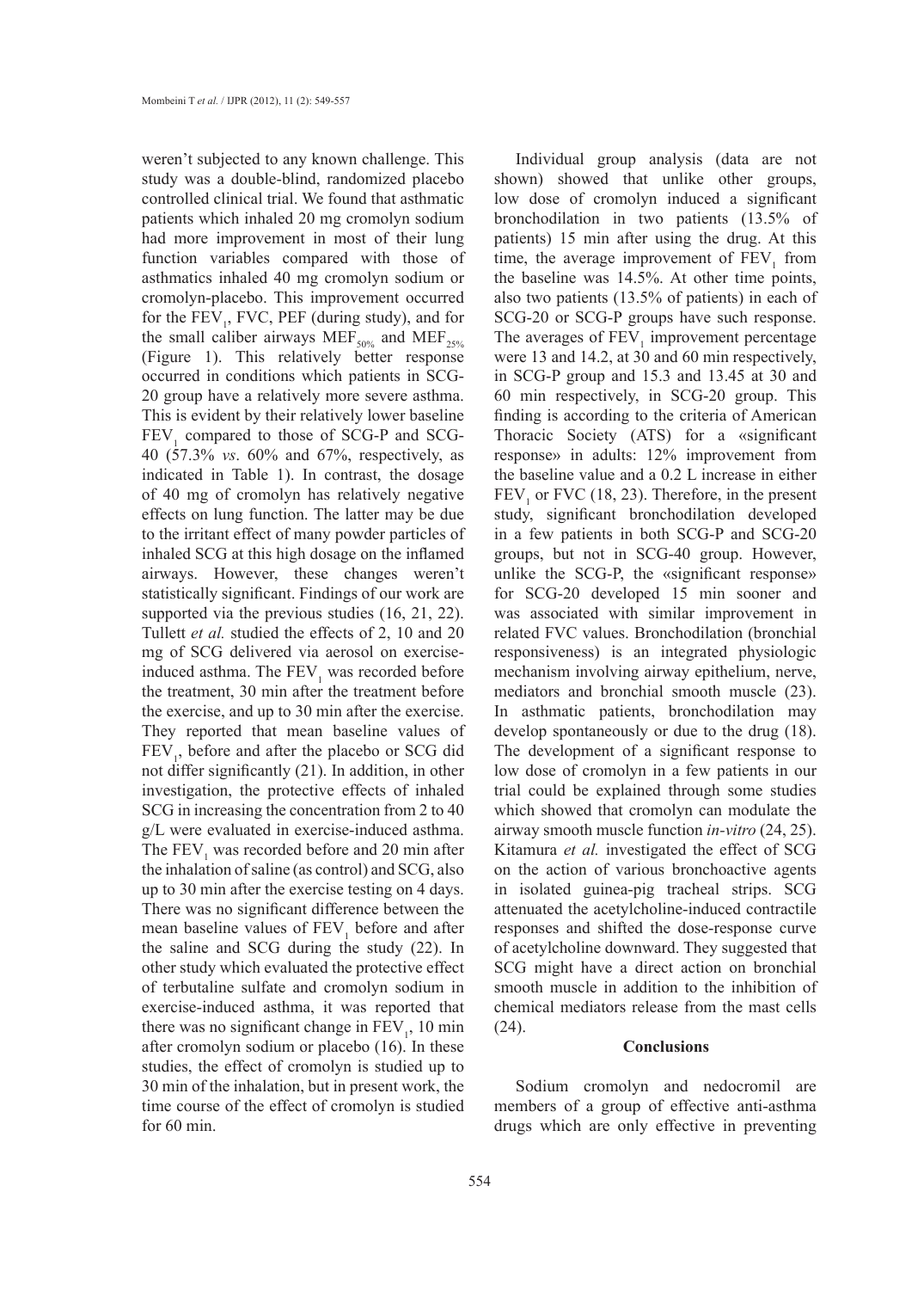

Figure 1. (A) Effects of a single dose of sodium cromoglycate (cromolyn) on maximal expiratory flow when 75%, 50% and 25% of the forced vital capacity remained in the lungs, which are MEF75%, MEF50% and MEF25% respectively, in adult asthmatics. SCG-P: placebo group, SCG-20: cromolyn 20 mg group, SCG-40: cromolyn 40 mg group.

(B) Effects of a single dose of sodium cromoglycate (cromolyn) on lung function variables in adult asthmatics. PEF: peak expiratory flow, FEV1: Forced expiratory flow in one second, FVC: forced vital capacity. SCG-P: placebo group, SCG-20: cromolyn 20 mg group,<br>SCG-40: examelyn 40 mg group, Dete are aunresced se mean + SEM n = 12 in aramelyn 40 mg n = SCG-40: cromolyn 40 mg group. Data are expressed as mean  $\pm$  SEM. n = 12 in cromolyn 40 mg, n = 14 in placebo and cromolyn 20 mg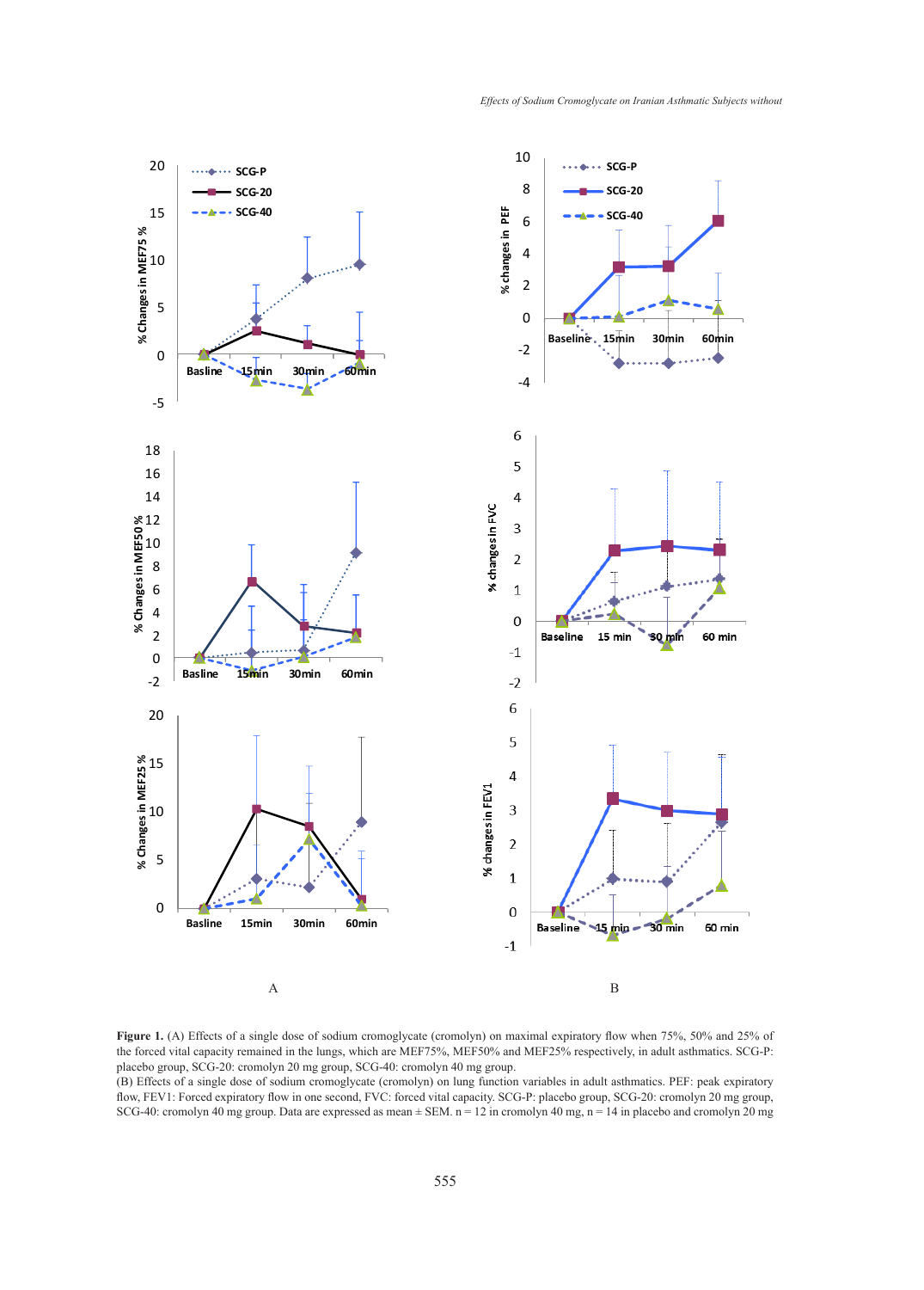asthma attack. Besides, they have protective effect against the exercise-induced asthma. Results of the present work showed that 20 mg of SCG improved the lung function slightly more than the other groups in non-smoker stable asthmatics, while the difference between the means of changes was not statistically significant. As well, unlike the other groups, a few patients inhaling 20 mg cromolyn, undergo a level of improvement in their  $FEV<sub>1</sub>$  at the first time (15 min), which was defined as the criteria of «significant response to brochodilator» (ATS). This may reflect the especial response of some (but not all) asthmatic subjects to cromolyn sodium. The importance of this finding in the final effectiveness of drug in these patients is not clear. The clarification of this finding needs a larger and more detailed study in this field.

# **Acknowledgments**

The authors are grateful to Dr Mohammad Hadi Koochak for his kind help. The authors also wish to thank Ms. Zahra Mohammadi for her kind technical assistance in doing lung function tests. This study is supported by grants from Shahed University, Tehran, Iran.

# **References**

- Global Initiative for Asthma (GINA). Available from (1) *http://www.ginasthma.org* (2009, 2010).
- Guevara JP, Ducharme FM, Keren R, Nihtianova S (2) and Zorc J. Inhaled corticosteroids versus sodium cromoglycate in children and adults with asthma. *Cochrane Database Syst. Rev*. (2006) 2:CD003558.
- Yoshihara S, Kanno N, Yamada Y, Ono M, Fukuda (3) N, Numata M, Abe T and Arisaka O. Effects of early intervention with sodium cromoglycate in childhood asthma. *Lung* (2006) 184: 63-72.
- (4) Van der Wouden JC, Tasche MJ, Bernsen RM, Uijen JH, de Jongste JC and Ducharme FM. Inhaled sodium cromoglycate for asthma in children. *Cochrane Database Syst. Rev*. (2003) 3:CD002173.
- Tasche MJA, Uijen JH, Bernsen RMD, De Jonste JC (5) and Van der Wouden JC. Inhaled sodium cromoglycate in children with asthma. *Thorax* (2002) 57: 751-752.
- Andersson F, Kjellman M, Forsberg G, Moller C (6) and Arheden L. Comparison of cost-effectiveness of budesonide and sodium cromoglycate in the management of childhood asthma in everyday clinical practice. *Ann. Allergy Asthma Immunol*. (2001) 86: 537-544.
- (7) Yazid S, Solito E, Christian H, McArthur S, Goulding N

and Flower R. Cromoglycate drugs suppress eicosanoid generation in U937 cells by promoting the release of Anx-A1. *Biochem. Pharmacol*. (2009) 77: 1814-1826.

- Petersen W, Karup-Pedersen F, Friis B, Howitz P, (8) Nielsen F and Stromquist LH. Sodium cromoglycate as a replacement for inhaled corticosteroids in mild to moderate childhood asthma. *Allergy* (1996) 51: 870- 875.
- Sano Y, Adachi M, Kiuchi T and Miyamoto T. Effects of (9) nebulized sodium cromoglycate on adult patients with severe refractory asthma. *Respir. Med*. (2006) 100: 420- 433.
- Furusho K, Nishikawa K, Sasaki S, Akasaka T, Arita (10) M and Edwards A. The combination of nebulized sodium cromoglycate and salbutamol in the treatment of moderate-to-severe asthma in children. *Pedaitr. Allergy Immunol*. (2002) 13: 209-216.
- (11) Sakahi H, Shimoda T, Matsuo N, Matsuse H, Obase Y, Asai S, Kohno S and Edwards A. Comparison of three treatment regimens of inhaled sodium cromoglycate in the management of adult patients with severe steroiddependent asthma. *Ann. Allergy Asthma Immunol.* (1998) 80: 494-498.
- (12) Anderson SD, Brannan JD, Perry CP, Caillaud C and Seale JP. Sodium cromoglycate alone and in combination with montlukast on the airway response to mannitole in asthmatic subjects. *J. Asthma* (2010) 47: 429-330.
- Lecheler J, Pfannebecker B, Nguyen DT, Petzold U, (13) Munzel U, Kremer HJ and Maus J. Prevention of exercise-induced asthma by a fixed combination of disodium cromoglycate plus reproterol compared with montlukast in young patients. *Arzneimittelforschung.* (2008) 58: 303-309.
- Anderson SD. Single-dose agents in the prevention of (14) exercise-induced asthma. *Treat*. *Respir. Med.* (2004) 3: 365-379.
- (15) Spooner CH, Spooner GR and Rowe BH. Mastcell stabilising agents to prevent exercise-induced bronchoconstriction. *Cochrane Database Syst. Rev.* (2003) 4: CD002307.
- Woolley M, Anderson SD and Quigley BM. Duration (16) of protective effect of terbutaline sulfate and cromolyn sodium alone and in combination on exercise-induced asthma*. Chest* (1990) 97: 39-45.
- $(17)$  Tranfa CM, Vatrella A, Parrella R and Bariffi F. Effect of ipratropium bromide and/or sodium cromoglycate pretreatment on water-induced bronchoconstriction in asthma. *Eur. Respir. J.* (1995) 8: 600-604.
- Enright PL, Lebowitz MD and Cockrof DW. Physiologic (18) Measures: Pulmonary function tests. *Am. J. Respir. Crit. Care Med.* (1994) 149: S9-S20.
- (19) Anderson SD, Du Toit JI, Rodwell LT and Jenkins CR. Acute effect of sodium cromoglycate on airway narrowing induced by 4.5 percent saline aerosol. *Chest* (1994) 105: 673-680.
- (20) Richards R, Dickson CR, Renwick AG, Lewis RA and Holgate ST. Absorption and disposition kinetics of cromolyn sodium and the influence of inhalation technique. *J. Pharmacol. Exp. Ther.* (1987) 241: 1028-